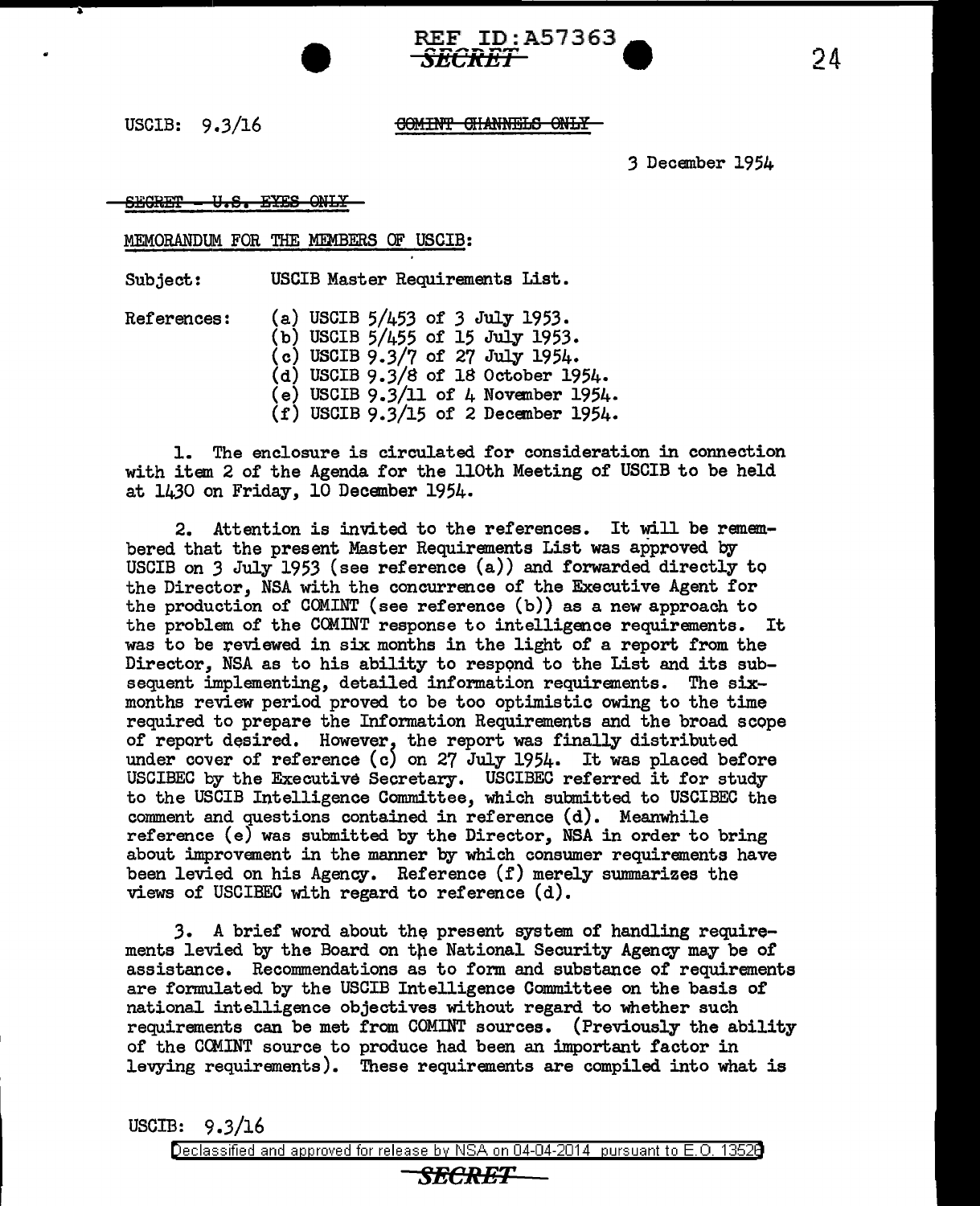USCIB: 9.3/16

<del>COMINT CHANNELS ONLY</del>

*SECRET* 

REF ID:A57363

3 December 1954

--------~,,,\_

#### SECRET - <del>U.S. EYES O</del>NLY

Subject: USCIB Master Requirements List.

known as the Master Requirements List (MRL). This List is submitted to USCIBEC and then to USCIB for approval. The approved version is then reproduced by the NSA and distributed by the Executive Secretary who provides 250 copies to the Director, NSA. A second list, called the Information Requirements List, is then prepared by the INTCOM. This list refers, in order, back to each requirement listed in the MRL and is supposed to state in detail the types of information which might be expected from the various COMINT sources and which it is desired be produced anq distributed by NSA in accordance with the priority assigned to the pertinent MRL listing. The information requirements, if unanimously agreed by the INTCOM, are forwarded directly to the Executive Secretary who in turn forwards them directly to the Director, NSA with concurrent distribution to the members of USCIBEC any one of whom may then raise an objection. Information requirements are not submitted to USCIB for review unless an objection that cannot be solved in USCIBEC is raised. Until receipt of reference (e), no lack of unanimity in the Intelligence Committee has been reported nor have any objections been raised in USCIBEC to any information or Master Requirement.

4. THIS DOCUMENT AND ITS ENCLOSURE CONTAIN COMMUNICATIONS INTELLI-GENCE INFORMATION AND SHALL BE HANDLED ONLY IN CHANNELS EXPRESSLY PRO-VIDEL FOR COMINT.

Navy utive Secretary, USCIB

Enclosure a/s

USCIB:  $9.3/16$  - 2 -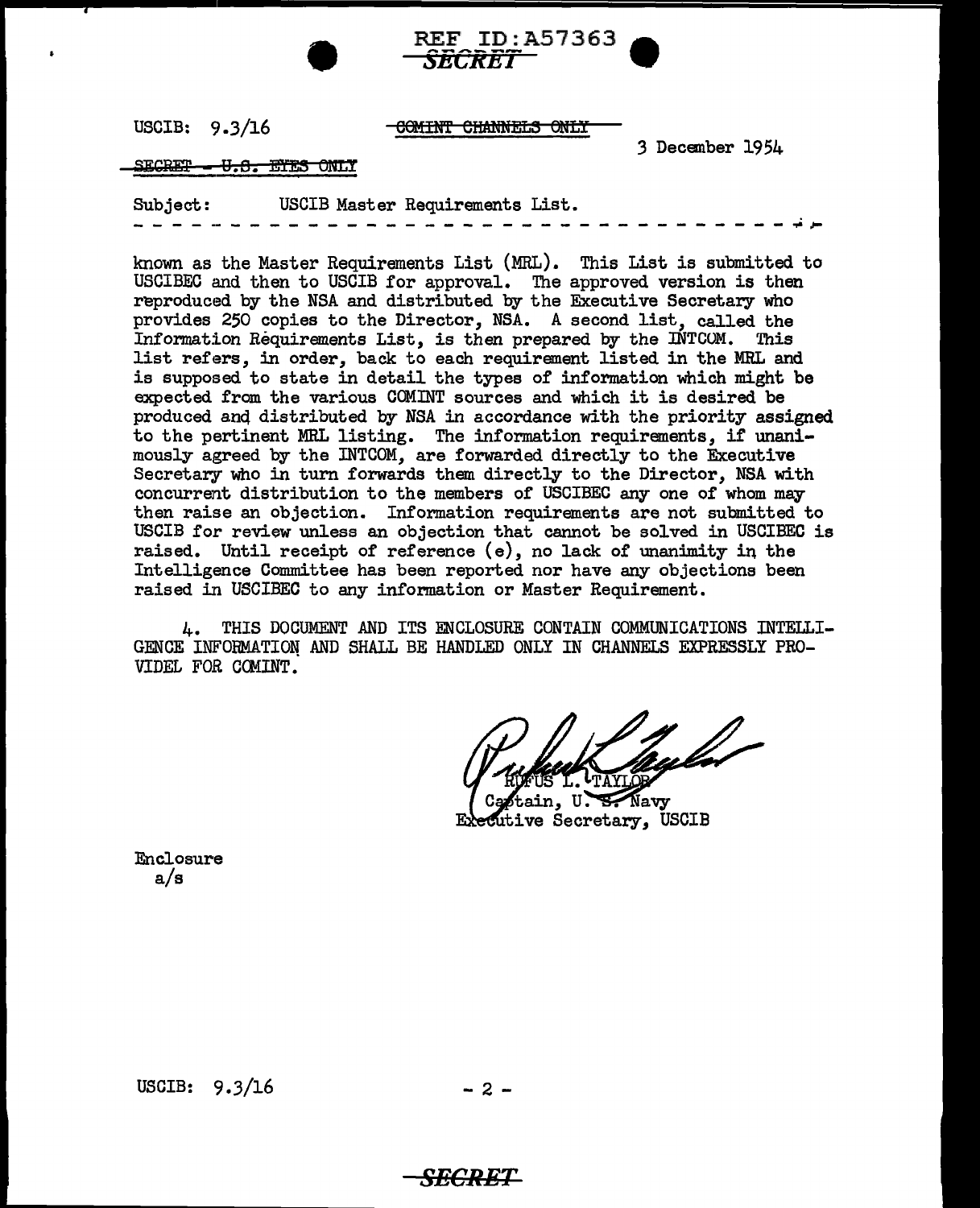SECRET<br>
2 December 1954<br>
MEMORANDUM WOR MEMBERS OF USCUR MEMORANDUM FOR MEMBERS OF USCIB

SUBJECT: Master Requirements List

l. I have read with interest USCIB 9.3/11, which contains the views of the Director, NSA, on the USCIB Master Requirements List, and I agree wholeheartedly with his observations.

*¥ieJBtA51363* 9

2. During our year of experience with the existing MRL and its Informational Supplements, certain deficiencies which require correction have become apparent. I have set forth in Paragraphs 3 through 10 below, the essential ingredients which I believe any adequate mechanism must include.

3. Basic guidance for the U.S. COMINT effort should originate with a statement of the objectives of that effort. These COMINr objectives should be consistent with and, in fact, must be derived from the over-all national intelligence objectives. They must be defined in the light *ot* COMINT realities and the capabilities of other intelligence sources and activities. The U.S. COMINT effort should be directed primarily to those tasks for which it has a unique capability and should not be asked to pursue presently unproductive tasks exclusively, to produce information of marginal value, or to duplicate unnecessarily information available through less critical sources.

h. ~hese COMIHT objectives must dictate the basic allocation *ot*  U.S. resources against foreign COMINT problems and govern the output *ot* the effort so allocated, while at the same time making provision for technical preparations to meet future requirements.

S. Basic guidance of this nature must be authoritative and therefore should go from a superior qualified to formulate it to a subordinate responsible *tor* implementing it. Accordingly, basic guidance must originate at a point no lower than USCIB itself and be addressed to the Director, NSA.

6. Such guidance must be clear, succinct, and understandable and require a minimum of non-technical interpretation by NSA. It must establish priorities which are as nearly absolute as possible so that there can be no question as to the required allocation of COMINT resources or the product desired.

7. At the same time, provision must be made for flexibility in adjusting the guidance to meet current intelligence and technical developments as they arise. This will require that necessary provision al.so be made at a working level for achieving mutual understanding *ot*  intelligence and technical developments.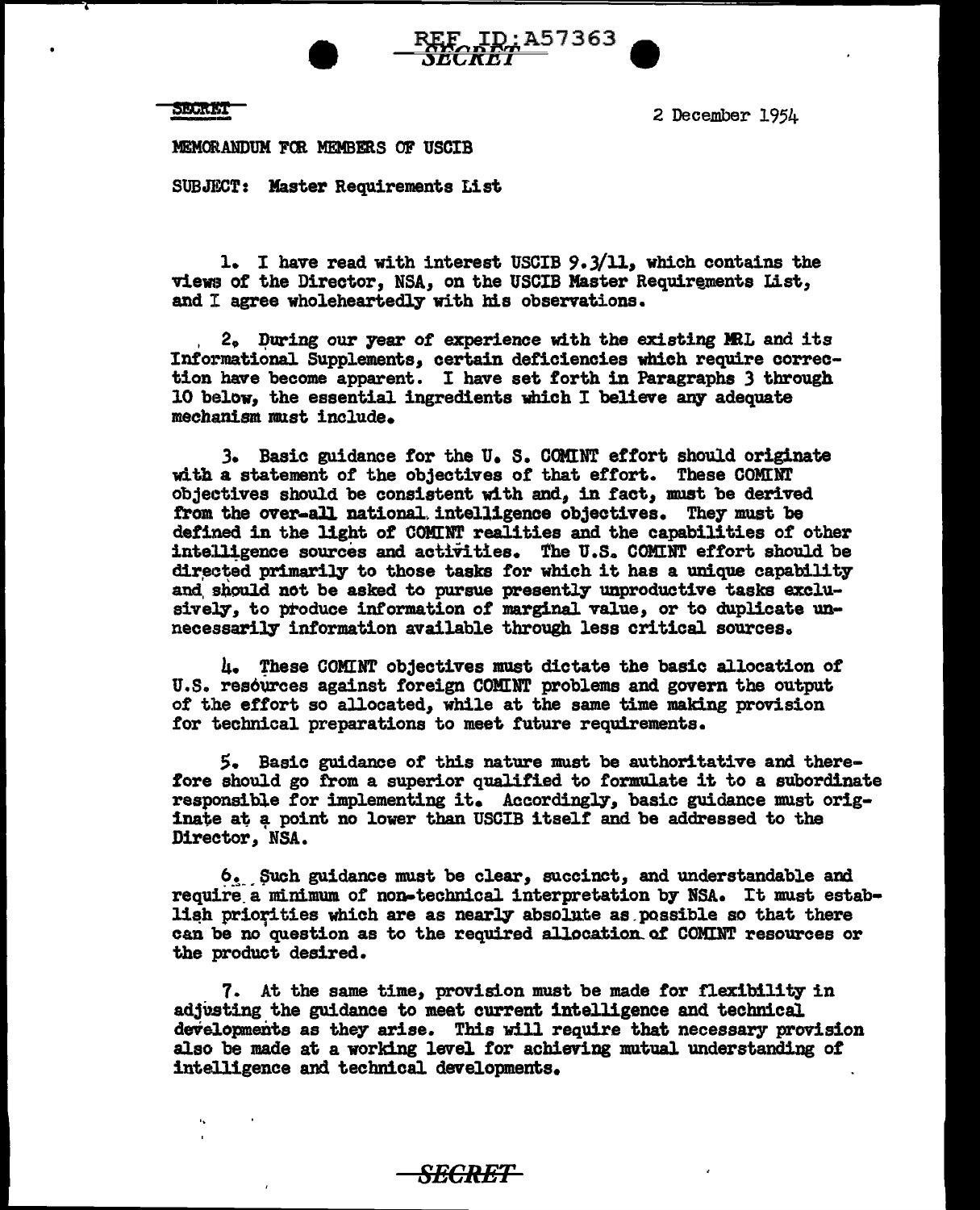

SECRET

8. It must be clearly recognized that USCIB guidance amounts to operational orders which NSA must obey. While those providing the guidance will be concerned with the results rather than the details of the implementation, they should be fully advised by NSA as to the capabilities and limitations of U.S. COMINT resources and be advised of the effect of requirements on technical operations.

A57363

9. In addition, NSA should prepare a clear and understandable annual progress report to USCIB concerning conformity with, and fulfillment of, the guidance received; the basic allocation of COMINT resources; and an estimate of the additional resources required to enhance fulfillment of the COMINT objectives.

10. After study of this annual report. USCIB must advise the National Executive Agent as to what resources it considers should be made available for COMINT production in the coming year.

11. As a constructive step toward establishment of a mechanism including the ingredients which I consider essential, the attached paper which describes a mechanism including these essentials has been prepared within the Department of Defense.

12. I recommend that USCIB endorse the above essentials and forward them to USCIBEC for its guidance with instructions to prepare the necessary detailed papers for Board approval, and that the enclosure be forwarded to USCIBEC for use as a point of departure in preparing its recommendations.

For

G. B. ERSKINE General, USMC (Ret) Assistant to the Secretary of Defense (Special Operations)

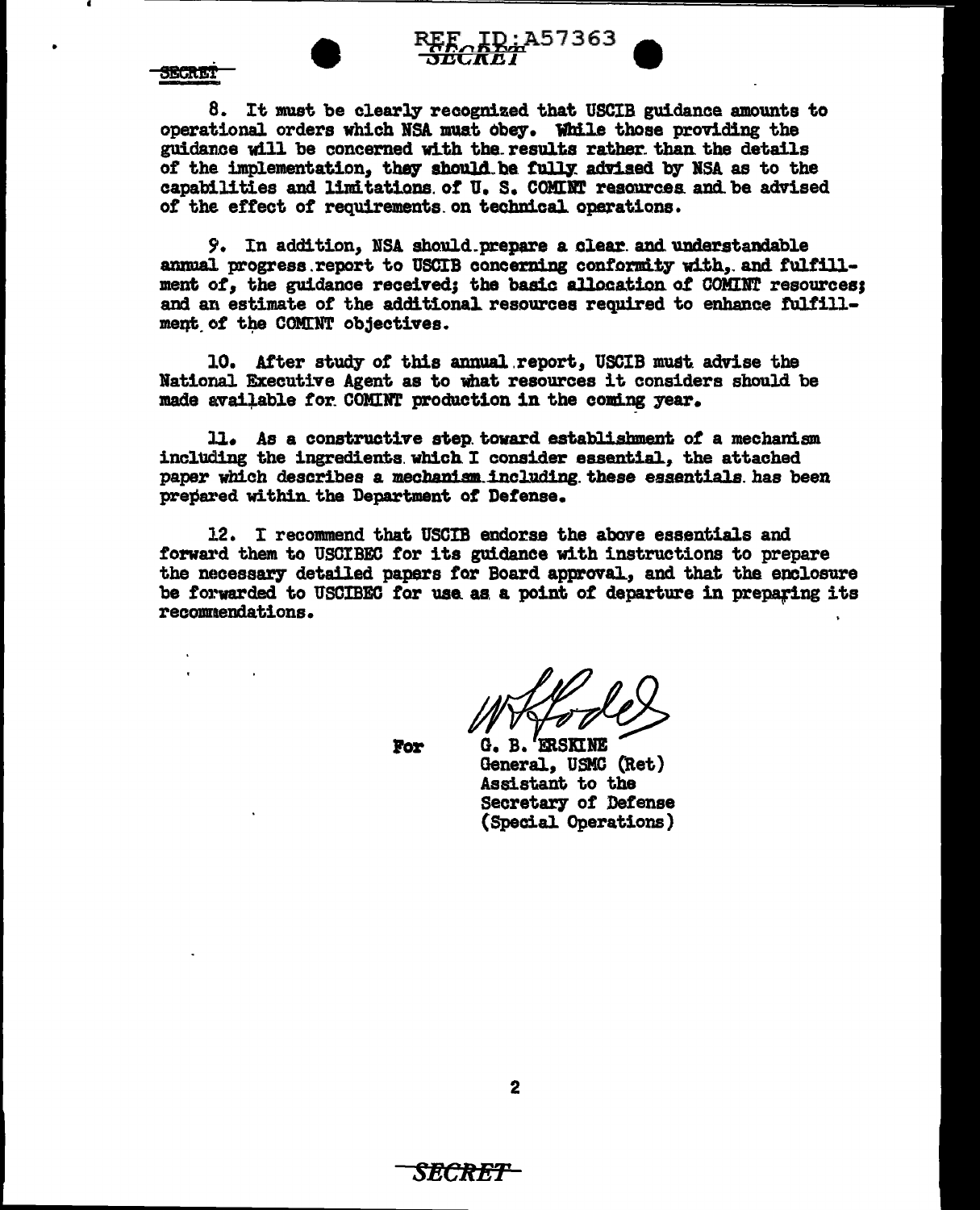



2 December 1954

#### NATIONAL COMINT RECUIREMENTS STRUCTURE

#### **1. PRIORITIES RESPONSIBILITY OF USCIB**

Intelligence activities of the government do not work for themselves. They must operate to acquire information to support the objectives and policy of the government. Intelligence authorities are therefore responsible to operate in the light of expressed national policy, to shift their targets as national policy changes and to apply intelligently each of their resources along lines which capitalize on unique capabilities and avoid needless duplication of effort.

In this light, the responsibility of USCIB is to provide guidance in the understanding that it does not "determine" needs but rather intelligently applies and interprets them in terms of COMINT. It does not "generate" requirements but \*tailors\* them to COMINT realities. Understanding of this principle is essential. It is only in this way that we are assured that CCMINT activities will always be guided in accordance with the goals of national authority and in proper relationship to the activities of other intelligence sources.

USCIB's job is therefore to examine the most recent expression of national intelligence objectives based upon current national policy (this would be DCID  $\frac{1}{3}$ , now being coordinated with all IAC agencies and due for publication within a month or so) and modify it on the basis of two yard*sticks:* 

a. COMINT should not be asked to pursue unattainable targets only. Complete allocation of COMINT effort to tasks which do not now produce anything of current value and give every indication of continued frustration after tremendous expenditure would be disastrous. A reasonable balance must be struck between targets offering relatively quick. if not easy. results and those which do not. This must never mean that targets will not be attacked because they are difficult. but that USCIB weighs alternatives and "allocates" objectives in terms of COMINT realities and capabilities. The Director, NSA's periodic report to the Board indicating his performance toward satisfying objectives and his ability to do so in the future, assumes particular significance in this light and would form the basis for deciding which intelligence targets it would be unrealistic to assign to COMINT. It would also provide the most effective means of determining whether increases in personnel or facilities were necessary.

b. COMINT effort should be directed against targets for which it has a unique or the best capability as compared to other intelligence sources. This implies the ability to compare the several sources of intelligence. There is a legal basis for this comparison in the IAC which is concerned with all sources except COMINT. USCIB as a corporate body has no competence to evaluate COMINT resources in the light of all others, but can and must do so through its members who,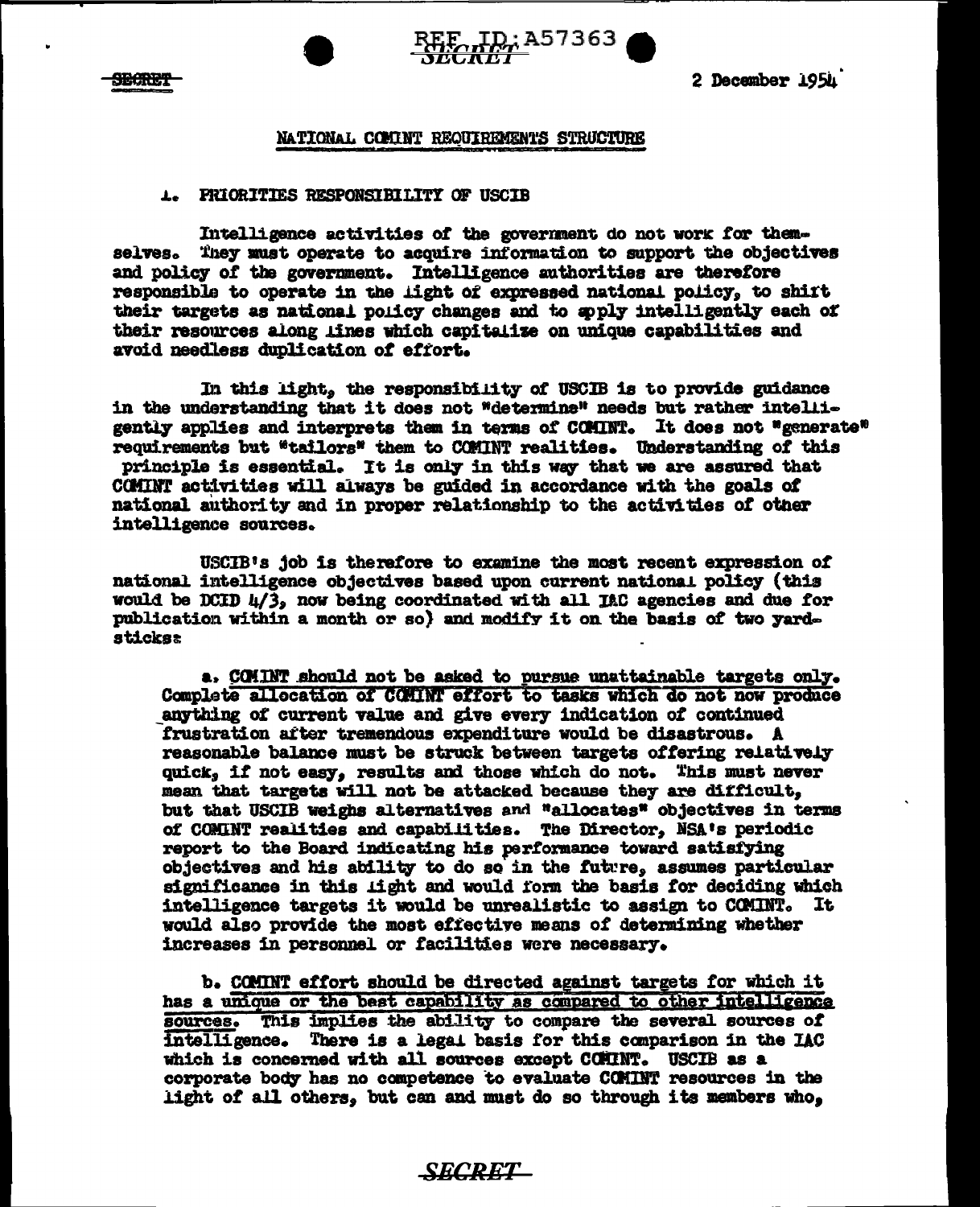



#### SBORET

 $\ddot{1}$ 

as individuals, provide the tie-in with the rest of the intelligence community. For example, COMINT might be asked to pursue certain targets in East Germany because a covert capability had recently declined or. COMINT would not be asked to supply data from an area on which it had a capability because attache or diplomatic contacts were providing adequate reporting. In contrast to the first yardstick. for this aspect NSA would be given no production requirement.

Basic USCIB guidance would be found in two documents:

#### COMINT Objectives List

This would be a modified IAC priority objectives list. It would be shorter than the present USCIB Master Requirements List (under 50 items running to some five pages) and would be differently arranged so that. for instance, everything on Communist China does not fall below priorities on anything in the USSR. The list would be broken down into three major categories covering highest priority. high priority. and priority items with objectives for any area sprinkled throughout the three categories depending upon the importance of the item to national security needs. The language of the objectives would be as specific as possible for a document of this type, to insure its accurate application within NSA. It would not, however, employ technical COMINT terminology, thus becoming outdated rapidly. Items would be listed in as nearly absolute priority as possible, to insure that basic priority determinations which must be made, are made by USCIB rather than NSA. Entries such as the following would be used:

The COMINT Objectives List should be designed to remain valid as long as possible, excluding items of the temporary high priority or crash type. The primary purpose of the Objectives List would be to determine the allocation of resources to problems by NSA.

-2–

 $EO$  3.3(h)(2) PL 86-36/50 USC 3605

# <del>SECRET -</del>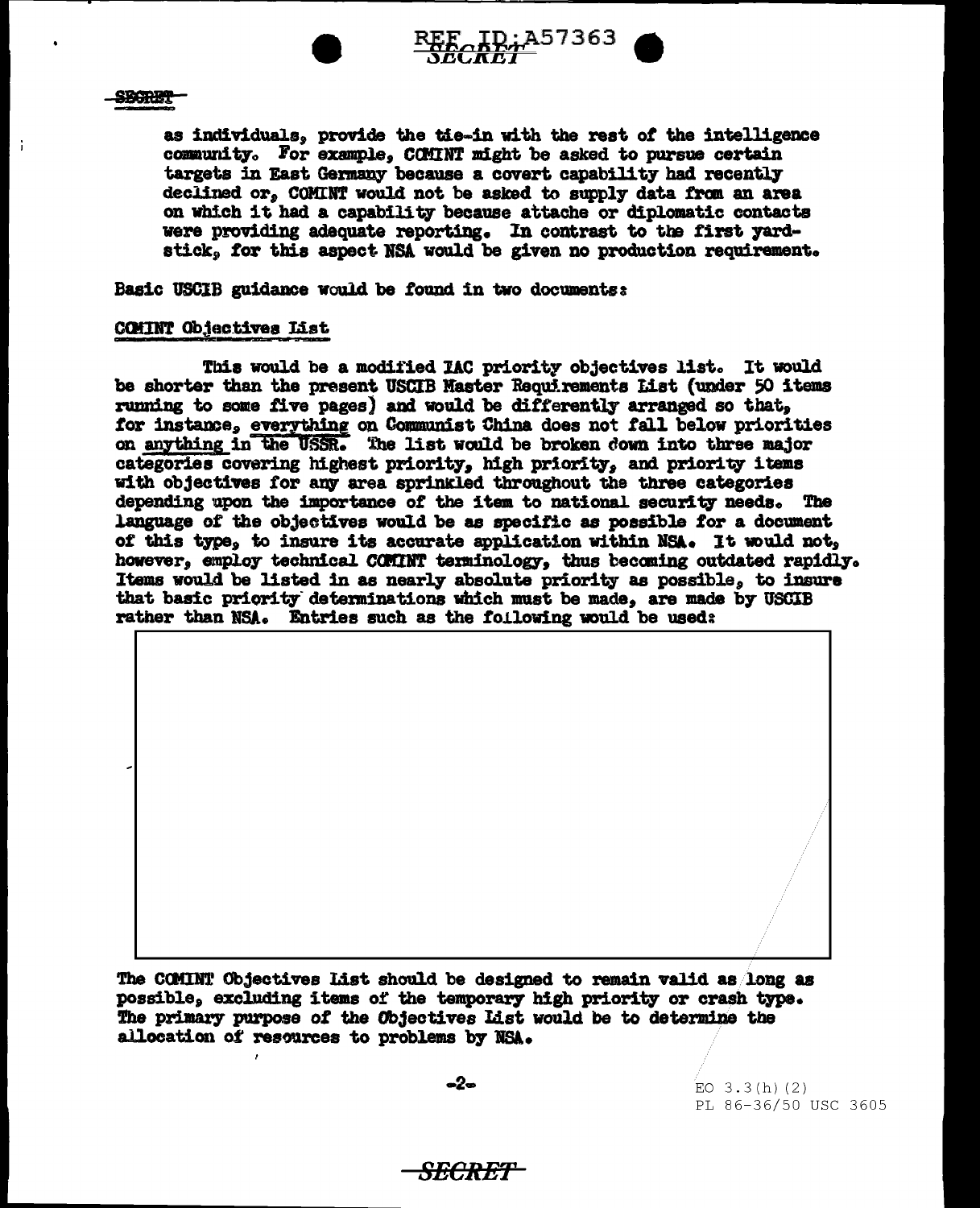



**SECRET** 

The setting of COMINT objectives is of such importance that it must be viewed as an essentially non-delegable responsibility of the Board members. The COMINT objectives list must be approved by USCIB itself. This is feasible in that USCIB is not required to produce a new document but rather to delete and re-arrange items in an existing IAC paper. It is also essential that this job be done by the Board itself in that it can be done only in the knowledge of the capabilities of non-COMINT sources of intelligence. USCIB would set the priority order of the objectives within the major breakdowns. Subordinate bodies of USCIB such as the Intelligence Committee frequently have as their representatives members from the COMINT rather than intelligence community who are not necessarily equipped to make recommendations concerning the status of all intelligence sources in their departments.

iktik it i

#### Detailed Requirements List

This would be the EEI of the COMINT business based upon the Intelligence targets which USCIB had decided to pursue. Contrasted to the present encyclopedic COMINT information requirements, it would run to some 15-20 pages and attempt to describe in intelligence terms the types of information needed to satisfy the stated objectives. For example,

This Detailed Requirements List would be developed through close consultation by representatives of the other USCIB agencies and NSA so that it would represent the best expression of users' needs and producers' capabilities. Information known to be within the technical capability of NSA to produce, but not required on a continuing basis because of its relative priority or its availability from other sources, should be listed in a low pricrity or in a non-desired supplement. As opposed to the Objectives List, which determines allocation of resources to problems, the Requirements List would determine the continuing production of NSA.

Both of these documents should be approved by USCIB as a package so that they are clearly consistent with one another, with the intent of the Board, and useable by the Director, NSA.

> EO  $3.3(h)(2)$ PL 86-36/50 USC 3605

-3-

# <del>SECRET</del>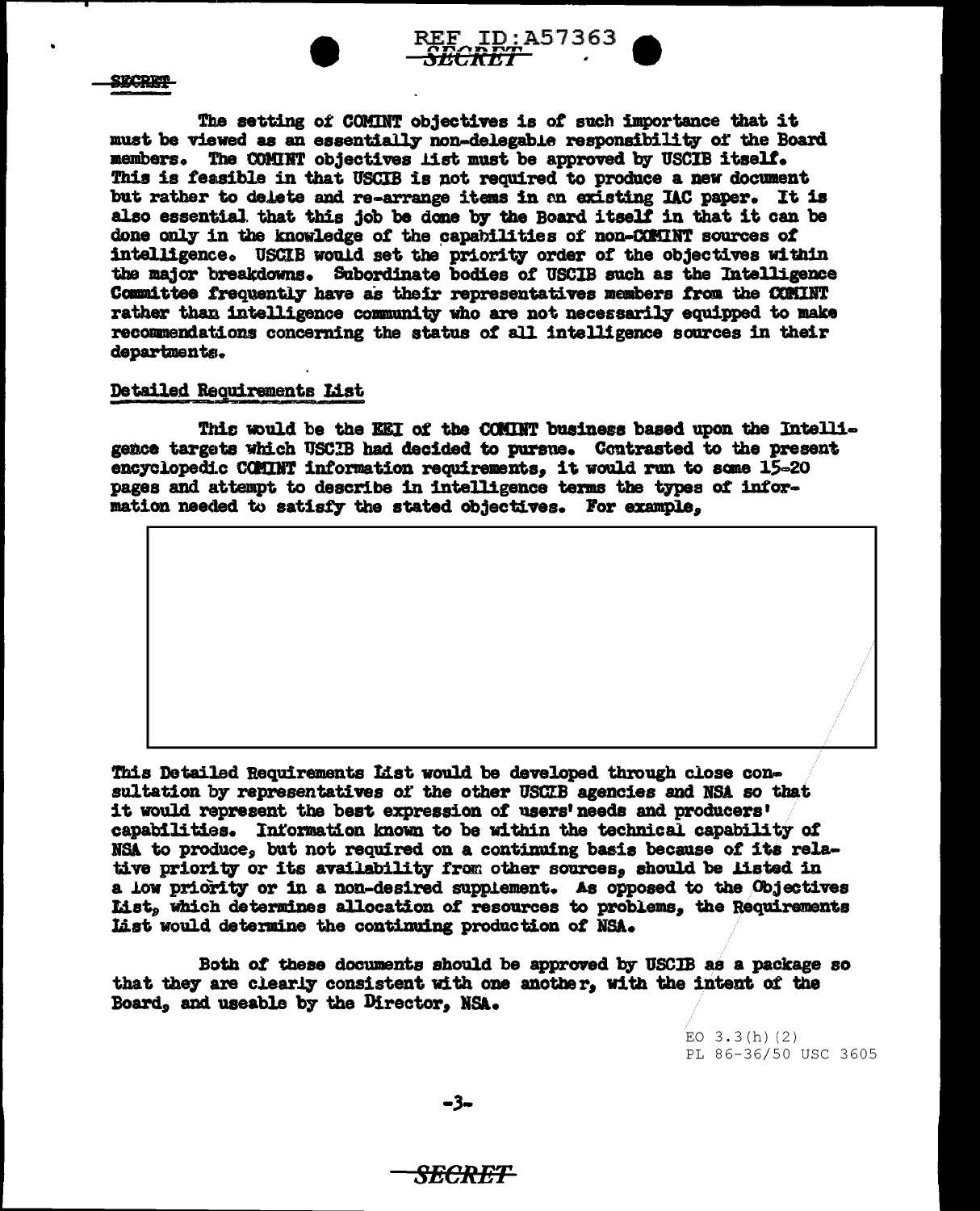



 $\mathbf{I}$ 

#### 2. NSA IMPLEMENTING COMINT PLAN

Up to this point the COMINT Objectives List would be established exclusively by users and the Detailed Requirements list cooperatively produced by users and producers. Now that USCIB had declared itself on COMINT priorities, the producers must do what they alone can do--transform them into collection and processing directives. Once the Board had stated what was wanted, NSA would decide how to use its facilities. It would be NSA's responsibility to produce an Implementing COMINT Plan, assigning U. S. COMINT cover by nationality, service and case number and atlocating traffic analysts, cryptanalysts, linguists and reporting officers by target. This plan would be modified only as COMINT requirements are modified or significant technical changes occur. Such a plan must also accommodate certain tasks which might not be expressly stated in the requirements list but on which, for technical purposes or continuity insurance, an effort must be maintained. It must be recognized, for instance, that while current output on Guatemala may not be necessary, the ability to produce useful information in an emergency should exist. Also that a study of certain foreign communications practices may be desirable although there is no immediate need for or prospect of endproduct.

**REF ID:A57363** 

Such a plan, once approved, would set the pattern for NSA COMINT operations, providing a sound basis on which training, communications, logistics, personnel, R/D and other activities could be planned. It would provide a basis for NSA requests for additional personnel or facilities to accomplish certain tasks, or for NSA informing the Board that certain objectives could not be satisfied.

#### 3. CURRENT REQUIREMENTS

The requirements structure described thus far is designed to provide for an authoritative source of requirements expressed in understandable terms and within mutually agreed limits. stating what is required and leaving to the producer the decision as to how resources will be used to provide the immediate and long-term answers. But it does not provide for current flexibility.

An effective CCMINT requirements structure must recognize that no list is totally adequate, that situations and therefore requirements Change, that technical developments likewise change and have an impact on answers to requirements and ultimately on the requirements and objectives themselves. It is obvious that a current requirements mechamism must be established that is (a) authoritative and (b) rapid.

–4⊷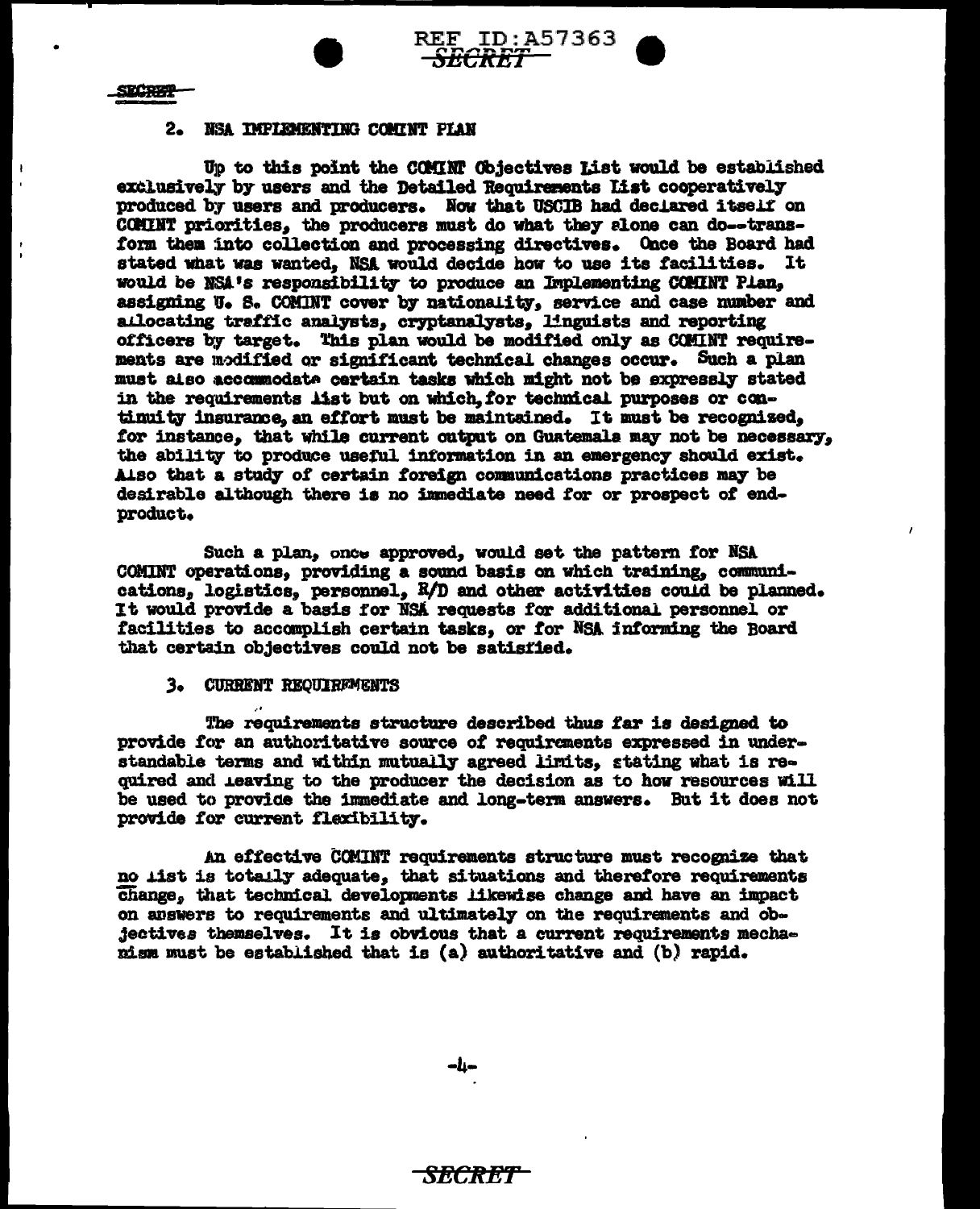

**REF ID: A57363** -SBCRBT

SECRET

#### **Consumer Panels**

Consumer Panels should be established-set up by or for each of the COMINT consumer agencies--to insure that there is a real understanding within NSA of the needs and plans of the Agency concerned in terms of COMINT requirements, and a similar understanding of COMINT capabilities and iimitations in terms of that Agency's needs. Panels should be staffed by persons authorized to represent the intelligence needs of their department or agency, and NSA representatives responsible for their fulfillment.

Panels would meet monthly or more often as required, and would discuss current COMINT requirements (as at present, requirements desks would handle spot requirements passed through normal lisison channels). It would be essential to effective operation of these panels that participants discuss in necessary detail the factors underlying intelligence needs and technical capabilities and limitations. Conclusions reached by these panels, which would not be identically set up or run, would be promptly circulated to other panels and to a senior committee so that conflicts would be avoided.

The consumer panels would be the basic element of an effective requirements structure. It is here that the dynamic problem of requirements and technical successes would be handled initially, by face-to-face discussions smong well informed persons.

#### Multi-Lateral Resolution of Conflicts

A senior panel or committee would be necessary to perform the functions of (a) initiating necessary alterations to established priorities to avoid or reconcile conflicts, and (b) initiating any necessary priorities revisions in reaction to significant intelligence or COMINT technical developments. This group would insure the necessary flaxibility to adjust to changing situation.

#### **L. CONTINUING IMPLEMENTATION BY NSA**

Based upon the approved Master COMINT Implementing Pian. discussions within the consumer panels, and senior committee actions, continuing refinements and modifications to collection and processing directives would be necessary. To accomplish this, NSA probably would need to establish a COMINT Technical Implementation Committee. This group would receive the results of each consumer panel and senior committee meeting. In the light of the Impiementing Pian, the panel discussions, committee actions, and information provided by the production units. it would initiate necessary adjustments. These would be effected through integrated collection and processing directives. Holders of the basic implementing plan would receive these "smendments" to the plan so that training, logistics, personnel, R/D and communications planning would continue relevant to current and future needs.

-5-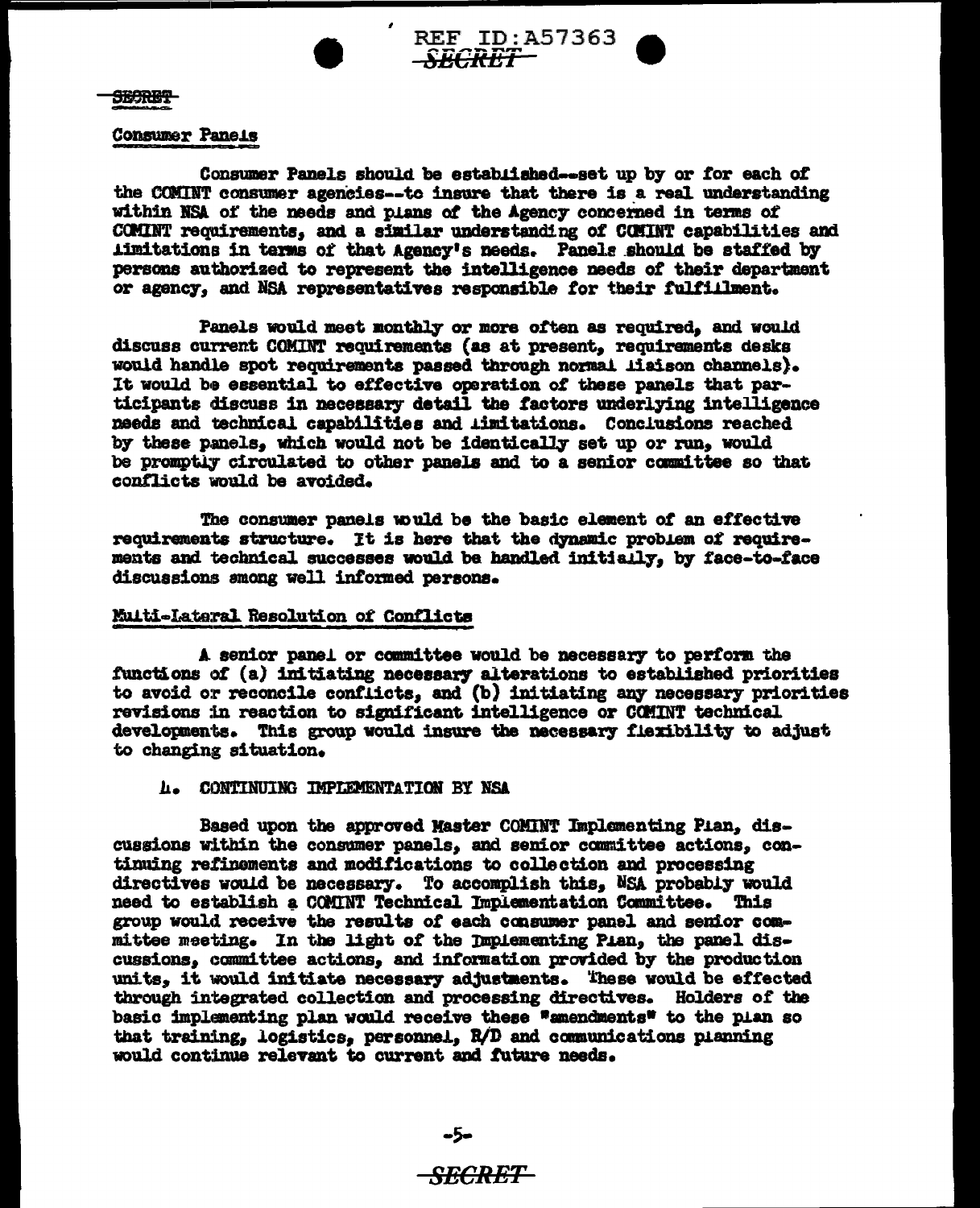**SECRET** 

Chart  $\underline{A}$ 



**REF ID:A57363** 

SECKET

 $\sim$  1



<del>SECRET -</del>

 $\frac{1}{1-\frac{1}{1-\frac{1}{1-\frac{1}{1-\frac{1}{1-\frac{1}{1-\frac{1}{1-\frac{1}{1-\frac{1}{1-\frac{1}{1-\frac{1}{1-\frac{1}{1-\frac{1}{1-\frac{1}{1-\frac{1}{1-\frac{1}{1-\frac{1}{1-\frac{1}{1-\frac{1}{1-\frac{1}{1-\frac{1}{1-\frac{1}{1-\frac{1}{1-\frac{1}{1-\frac{1}{1-\frac{1}{1-\frac{1}{1-\frac{1}{1-\frac{1}{1-\frac{1}{1-\frac{1}{1-\frac{1}{1-\frac{1}{1-\frac{1}{1-\frac{1}{1-\frac{1}{1-\frac{1$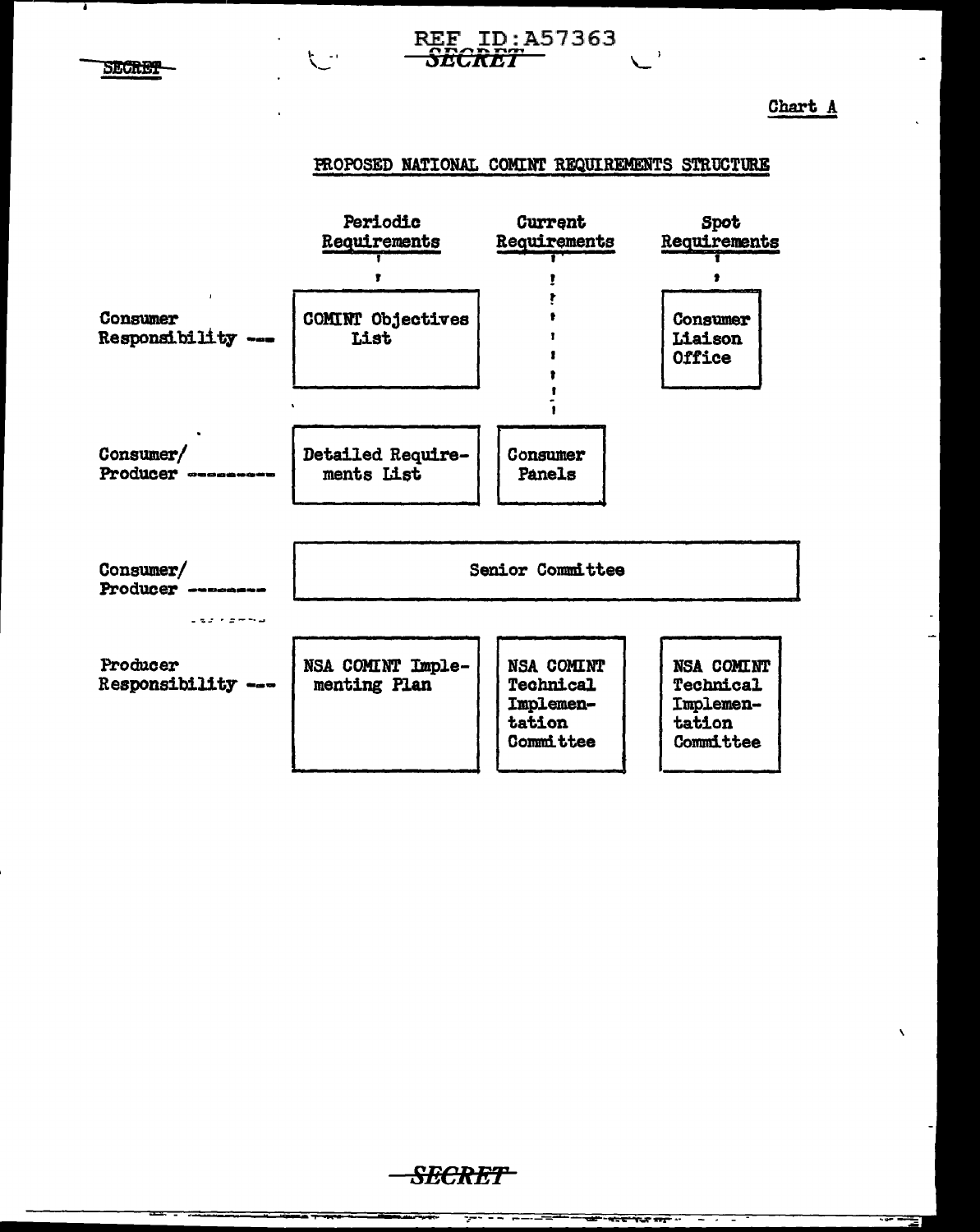





**CURRENT PRIORITIES STRUCTURE** 

Master Requirements List

- 1. Prepared by Intelligence Cmte.
- 2. Soviet Non-Soviet breakdown.
- Ten pages. 3.
- Not selective. u.
- Ineffective.

**Information Requirements** 

- 6. Not considered by USCIB.
- 7. Sections written in Collection Terms.
- 8. Over 400 pages.
- 9. Cannot effectively be applied by NSA.

NSA Requirements Office

10. Exclusive requirements channel: limited authority to make Agency decisions.

Consumer Liaison

- 11. Exclusive Liaison channel; limited authority to make Agency decisions.
- 12. COMINT considerations only.
- 13. No meeting of counterparts.

COMINT Objectives List

**PROPOSED PRIORITIES STRUCTURE** 

- 1. Prepared by USCIB from National prototype.
- 2. Breakdown by priority importance, regardless of country.
- 3. Five pages.
- 4. Tailored to COMINT.
- 5. Determines allocation of Production Resources.

Detailed Requirements List

- 6. Approved by USCIB.
- 7. Written in intelligence terms.
- 8. Twenty pages.
- 9. Definitive priorities govern continuing COMINT output.

**NSA Requirements Office** 

10. Limited requirements channel: limited authority to make Agency decisions.

Consumer Liaison

11. Liaison channel; limited authority to make Agency decisions.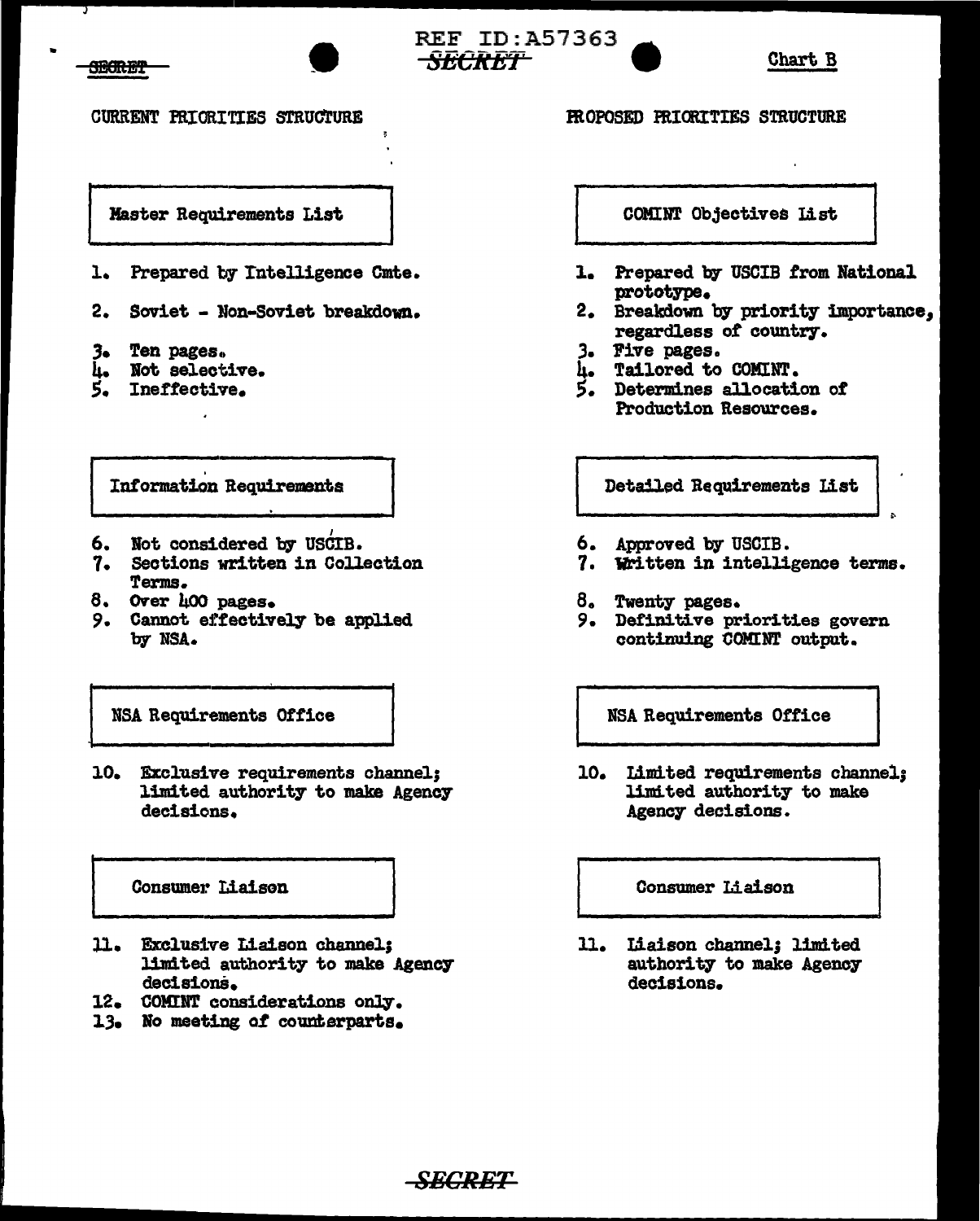**CURRENT PRIORITIES STRUCTURE** 

### PROPOSED PRIORITIES STRUCTURE

REF ID: A57363

*NEUREI* 

Consumer/NSA Panels

- $12.$ Speak with authority for their agencies.
- 13. Total intelligence and technical considerations.
- lh. Face-to-face meeting of counterparts.

Senior Committee

- 15. Multilateral concern with all requirements laid on NSA.
- 16. Resolve Panel conflicts.
- 17. Initiate requirement adjustments required by technical and intelligence developments.
	- NSA COMINT Implementation Plan
	- NSA Technical Implementation Cmte.
- 18. NSA personnel in technical operations.
- 19. Integrated view of intercept and processing problems.

Report on Implementation

20. Comprehensive Annual Report by NSA.

COMINT Performance & Resources

 $21.$ Informed USCIB annual review of COMINT performance & determination of required COMINT resources.

General Priorities Committee Processing Priorities Committee Intercept Priorities Committee

- 14. Consumers engaged in technical operations.
- 15. Separate consideration of intercept and processing priorities.

Report on Implementation

16. No adequate report made or possible in direct relation to MRI.

**COMINT Performance & Resources** 

17. No informed appraisal of performance & determination of required COMINT resources readily possible outside of SECRET **NSA** 

Chart B continued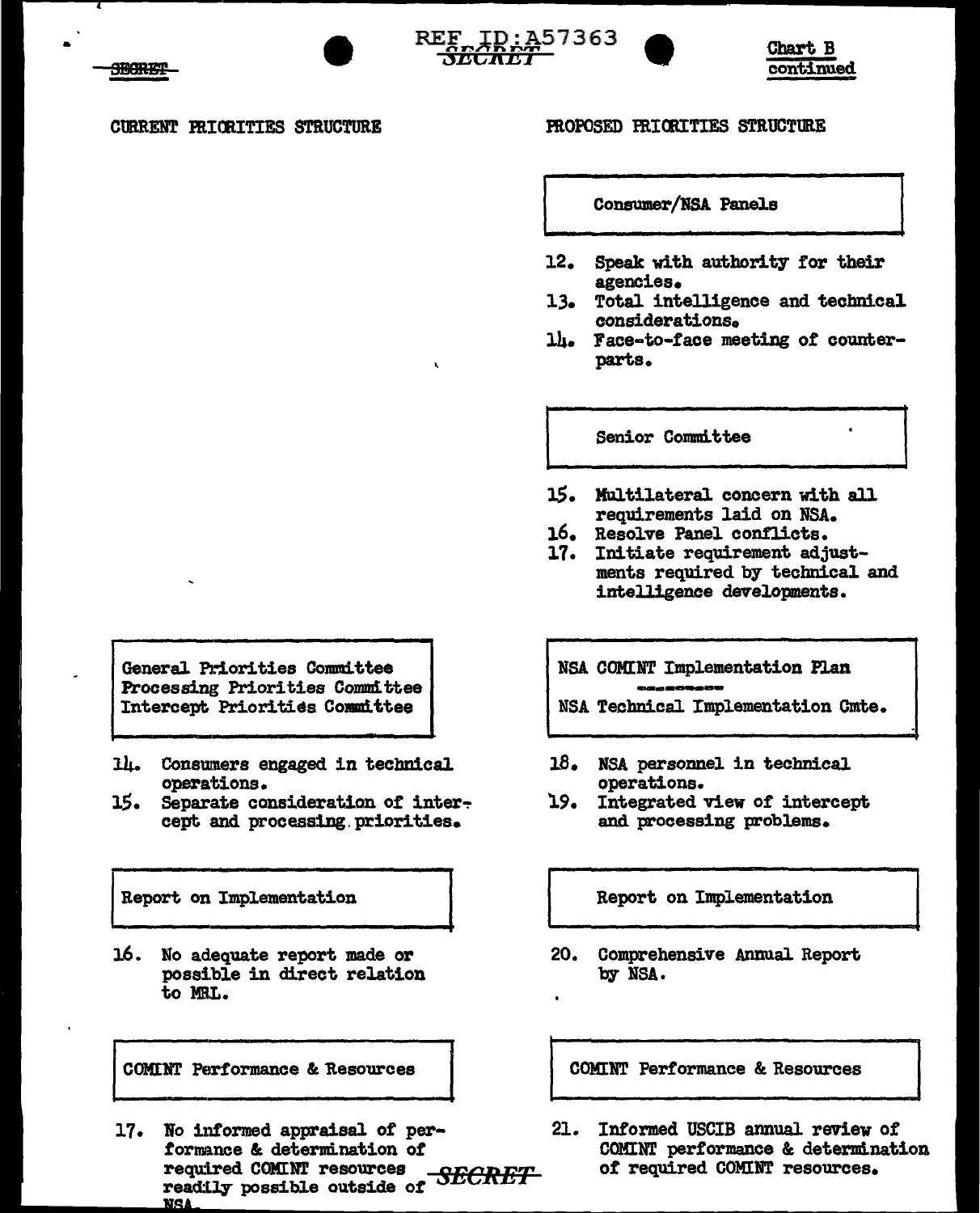**AECREP** 

Item 2

## 110th USCIB Meeting

#### **ISCIB MASTER REQUIREMENTS LIST**

 $\mathbf{REF}% _{0}\equiv\mathbf{F}+\mathbf{H}+\mathbf{H}+\mathbf{H}+\mathbf{H}+\mathbf{H}+\mathbf{H}+\mathbf{H}+\mathbf{H}+\mathbf{H}+\mathbf{H}+\mathbf{H}+\mathbf{H}+\mathbf{H}+\mathbf{H}+\mathbf{H}+\mathbf{H}+\mathbf{H}+\mathbf{H}+\mathbf{H}+\mathbf{H}+\mathbf{H}+\mathbf{H}+\mathbf{H}+\mathbf{H}+\mathbf{H}+\mathbf{H}+\mathbf{H}+\mathbf{H}+\mathbf{H}+\mathbf{H}+\mathbf{H}+\mathbf{H}+\mathbf{H}+\mathbf{H$ 

ID:A57363

### **BACKGROUND**

1. The present Master Requirements List (MRL) was approved by USCIB on 3 July 1953 and forwarded directly to the Director, NSA, with the concurrence of the Executive Agent for the production of COMINT. as a new approach to the problem of COMINT response to intelligence requirements. The Director was requested to advise USCIB concerning the extent to which U.S. COMINT resources could be applied effectively to fulfill these requirements in the order listed. (USCIB 5/453 and 5/455).

The first report by the Director on this subject was circulated on 27 July 1954 as USCIB 9.3/7. It was placed before USCIBEC for initial consideration. USCIBEC referred it to the Intelligence Committee for study and recommendations. Alan and the Albert Alan Albert and the second of the second and the second of the second of the second of the<br>Second and the second of the second of the second of the second of the second of the second of the second of th

3. INICOM, with the NSA member not voting, reported to USCIBEC that the report while containing data on the current status of exploitation, did not provide the type of information that is required for an adequate understanding of the present and potential capabilities of U.S. resources to satisfy U.S. COMINT requirements (USCIB 9.3/8). Vote sheet replies indicated that NSA desired to have the entire matter considered by USCIB. while CIA recommended that USCIEEC consider the question of periodic reports by the Director, NSA, and the material which such reports should contain (USCIB  $9.4/15$ ).

USCIB 9.3/11 of 4 November 1954 circulated a memorandum in which the Director, NSA, set forth his views on the MRL. These three points were stressed:

The MRL does not appear to reflect current national security anilist de

b. Nany items of the MRI, are phrased in such general terms that guidance is actually dissipated; and

: c. The Information Requirements supplementary to the Master List are so drawn as to make proper action difficult.

This memorandum was placed on the agenda for the 109th meeting on -12 November but deferred until the December meeting at the request of the OSD member.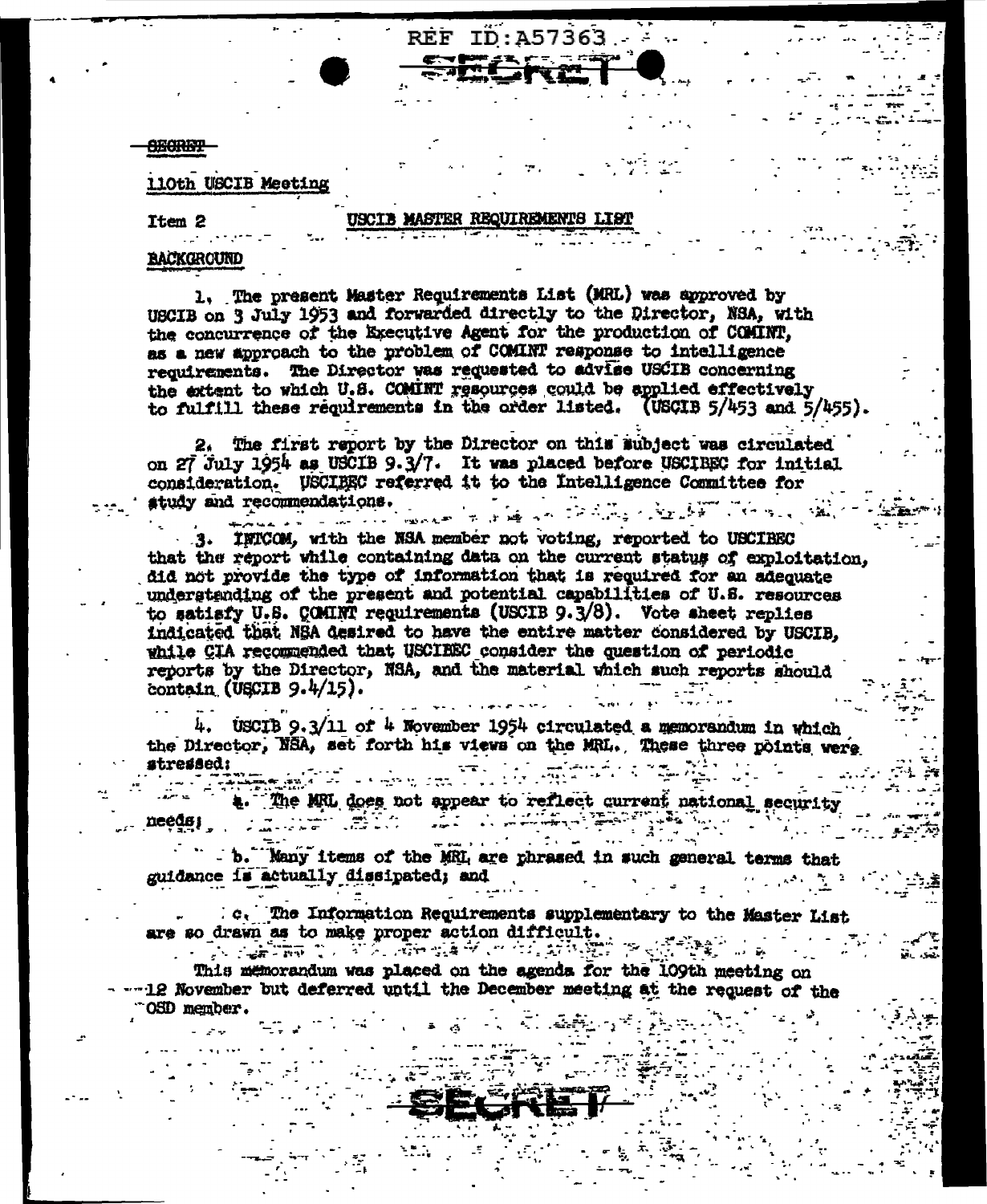# R岭产: TD: A57363

# Item  $2$  (Cont'd)

## CURRENT CONSIDERATION:

5. UBCIB 9.3/16 of 3 December 1954 circulates a memorandum by the OSD member in which he states his wholehearted agreement with the views of the Director. NSA on the MRL. The memorandum recognizes certain deficiencies in the present MRL and sets forth the essential ingredients which the OSD member believes should be included in any adequate requirements mechanism. They are as follows:

a. Basic guidance for the U.S. COMINT effort should originate Vith a statement of the objectives of that effort. These COMINT objectives should be consistent with and, in fact, must be derived from the over-all national intelligence objectives. مصادرها والمتواطن والمتواطن والمتعارض

b. These COMINT objectives must dictate the basic allocation of U.S. resources against foreign COMINT problems and govern the output of the effort so allocated.

Basic guidence must criginate at a point no lower than USCIB itself and be addressed to the Director, NSA.

바뀌는 방학 수업의 학교 수행이 d, Such guidance must be clear, succinct, and understandable and require a minimum of non-technical interpretation by NSA.

<u>sistematika kuningan ka sebagai pendadi kalimatan di kecamatan ke</u> e. Provision must be made for flexibility in adjusting the guidance to meet current intelligence and technical developments as they .arise. الواصدريو وفلات فالأ

ا تور آن المعربي الأولية المعداد المعداد<br>المعربي المعداد المعداد المعداد المعداد f. It must be clearly recognized that USCIB guidance amounts to operational orders which NSA must obey.

report to USCIB concerning conformity with, and fulfillment of, the guidance received; the basic allocation of COMINT resources; and an estimate of the additional resources required to enhance fulfillment of the COMINT objectives.

of the country of standards and an interview of h. After study of this annual report, USCIB must advise the National Executive Agent as to what resources it considers should be made available for COMINT production in the coming year.  $\label{eq:3} \alpha = \alpha \, \widehat{\Phi}^{(m)}(q) = \overline{\alpha} \, \widehat{\Phi}^{(m)}(q) \, \widehat{\Phi}^{(m)}(q)$ i in trijver

**Change** 

istri in

.6. As a constructive step toward establishment of such a mechanism as outlined in para. 5 above, the OSD member's memorandum incloses a - Baper entitled "National COMINT Requirements Structure". The paper is divided into several sections which are discussed below.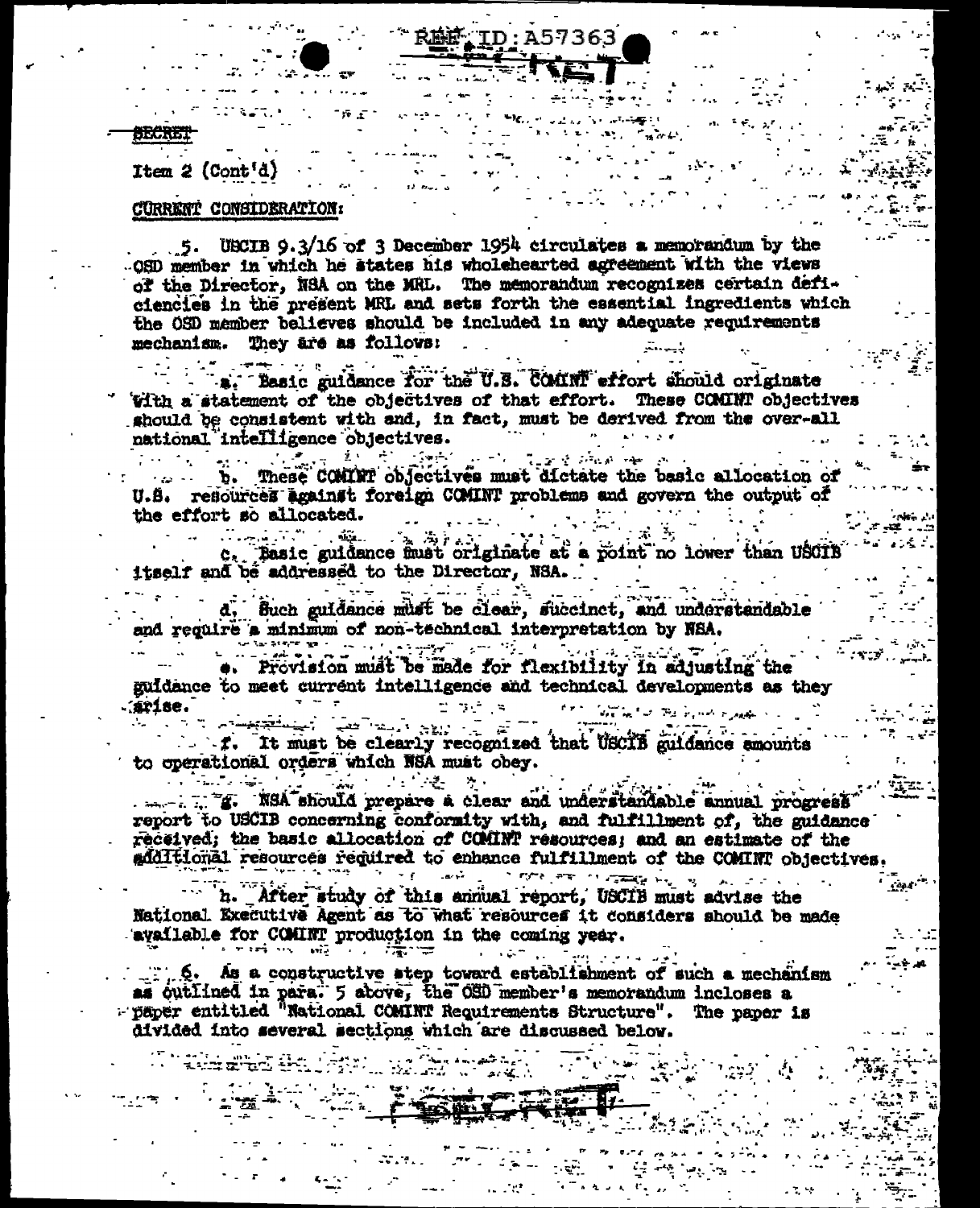Item 2(Cont'd)

7. Priorities Responsibility of USCIB - The responsibility of USCIB is to provide guidance in the understanding that it does not "determine" needs but rather intelligently applies and interprets them in terms of COMINT. It does not "generate" requirements but "tailors" them to COMINT realities. Its job, therefore, is to examine the most recent expression of national intelligence objectives based upon current national policy and modify it on the basis of two yardsticks:

ID:A57363

REF

.. COMINT should not be asked to pursue unattainable targets only. A reasonable balance must be struck between targets offering relatively quick, if not easy, results and those which do not.

b. COMINT effort should be directed against targets for which it has a unique or the best capability as compared to other intelligence sources. This implies the ability to compare the several gources of intelligence.

8. Basic USCIB guidance would be found in two documents:

COMINT Objectives List - This would be a modified IAC priority objectives list. It would be shorter than the present MRL. and would be arranged differently. It would be broken down into three major categories covering highest priority, high priority and priority items, with objectives for any area sprinkled throughout the three categories depending upon the importance of the item to national security needs. The primary purpose of the list would be to determine the allocation of resources to problems by NSA and it should be designed to remain valid as long as possible. The COMINT objectives list must be approved by USCIB itself, in that the setting of these objectives must be viewed as an essentially non-delegatable responsibility of the Board members.

b. Detailed Requirements List - This would be the REI of the COMINT business based upon the intelligence targets which USCIB has decided to pursue. It would be shorter than the present Information Requirements and would attempt to describe in intelligence terms the types of information needed to satisfy the stated objectives. This list would be developed through close consultation by representatives of the other USCIB agencies and NSA so that it would represent the best expression of the users' needs and producers' capabilities.

9. Both the COMINT Objectives List and the Detailed Requirements List should be approved by USCIB as a package so that they are clearly consistent with one another, with the intent of the Board, and useable by the Director, NSA,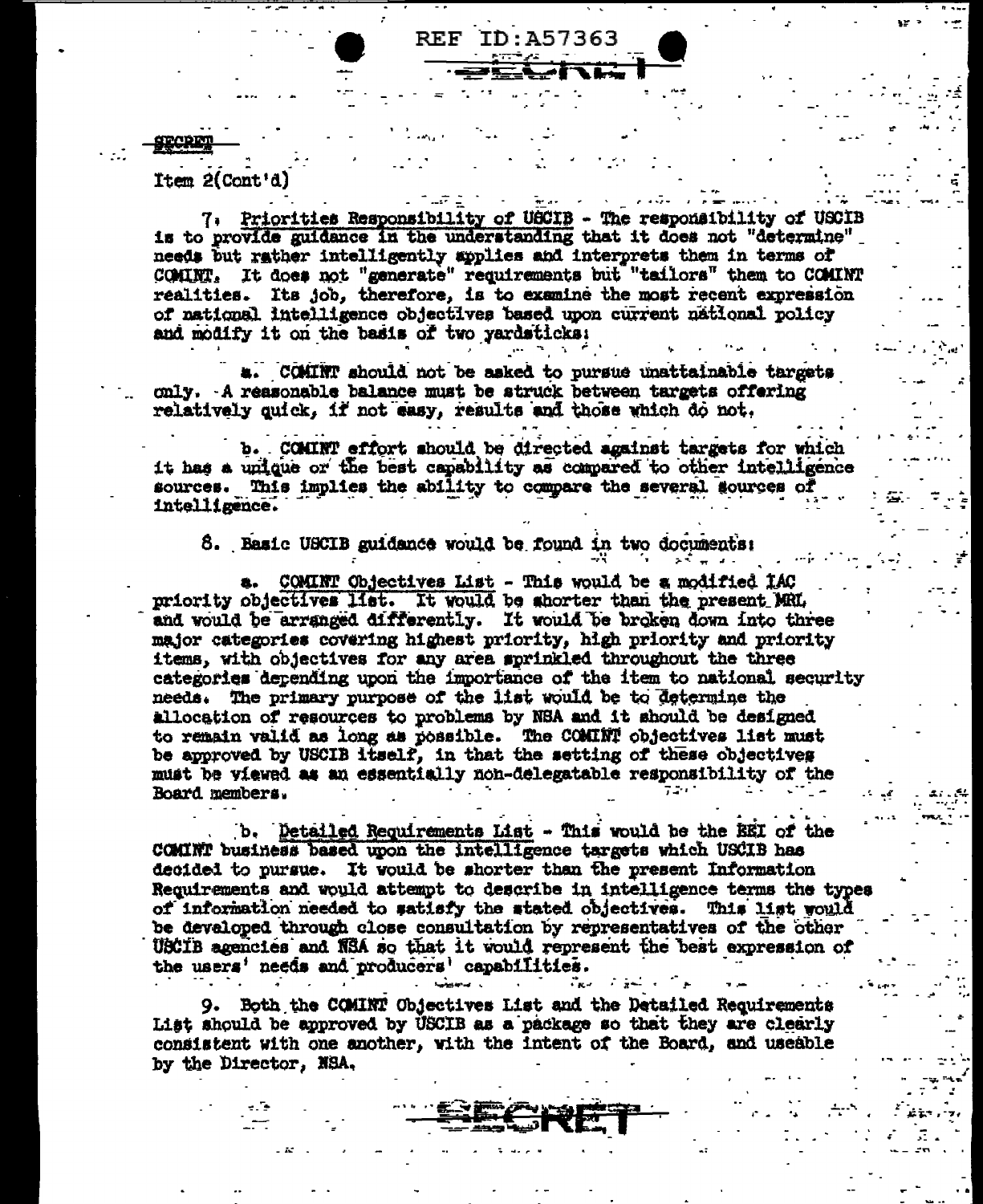Item 2 (Cont'd)

10. NSA Implementing COMINT Plan - Once USCIB had stated what was swanted. NSA would decide how to use its facilities. NSA would be responsible for producing an Implementing COMINT Plan, assigning US COMINT cover by nationality, service and case number and allocating traffic analysts, cryptanalysts, linguists and reporting officers by target. Such a plan, once approved, would set the pattern for NSA COMINT operations, providing a sound basis on which training, communications, logistics, personnel, R/D and other activities could be planned. It would provide a basis for NSA requests for additional personnel or facilities to accomplish certain tasks, or for NSA informing the Board that certain objectives could not be satisfied. **Special contracts** and the state

7363

 $\ldots$ . 11. Current Requirements - To provide for current flexibility, a current fequirements mechanism must be established that is authoritative and rapid. To accomplish this, consumer panels should be established to insure that there is a real understanding within NSA of the needs and plans of the agency concerned in terms of COMINT requirements. These panels would be the basic element of an effective requirements structure. It is here that the dynamic problem of requirements and technical successes would be handled initially, by face-to-face discussions smong well informed persons. A senior panel or committee would be necessary to (a) initiate necessary alterations to established priorities to avoid or reconcile conflicts, and (b) initiate any necessary priorities revisions in reaction to significant intelligence or COMINT technical developments.

12. Continuing Implementation by NSA - Based upon the approved Master COMINT Implementing Plan, discussions within the consumer panels, and senior committee actions, continuing refinements and modifications to collection and processing directive would be necessary. To accomplish this, NSA probably would need to establish a COMINT Technical Implementation Committee. This group would receive the results of each consumer panel and senior committee meeting. Necessary adjustments would be initiated and would be effected through integrated collection and processing directives.

WINDOWS WARD TO STATE OF THE USE OF THE USE OF THE USE OF THE TABLE  $\Rightarrow$   $\in$ The OSD member recommends that USCIB endorse the essential  $13.$ ingredients which he considers necessary for any adequate COMINT requirements mechanism and forward them to USCIBEC for its guidance with instructions to prepare the necessary detailed papers for Board approval. In addition, he recommends that the inclosed draft in a National COMINT Requirements Structure be forwarded to USCIBEC to be used as a point of departure in preparing its recommendations. The thought here is that USCIEEC should prepare for Board approval a paper setting forth its recommendations for an effective National COMINT Requirements Mechanism to replace the present MRL.